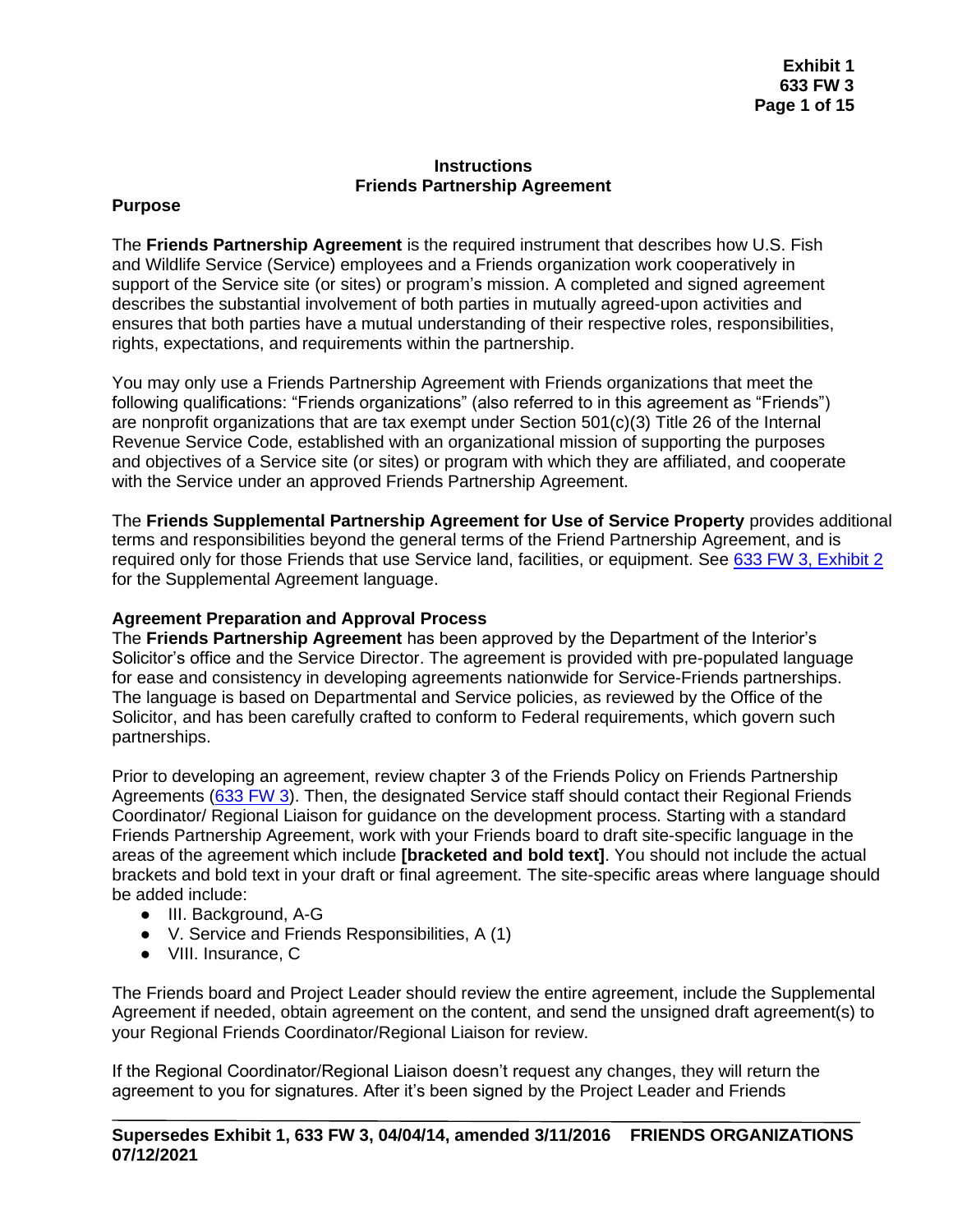president, the signed agreements are sent back to the Regional Coordinator/Regional Liaison, who then sends the signed agreement(s) to the site's/program's Assistant Regional Director (or designee) for review before sending it to the Regional Director (or designee) for final approval and signature. The Regional Coordinator/Regional Liaison will return the original to the site (or sites) or program and keep a copy. The site will distribute a copy of the signed agreement to the Friends organization.

### **Adding Clarifying Language to the Agreement**

The Friends Partnership Agreement has been approved by the Department of the Interior's Solicitor's office and Service Director, and the language should not be altered. If there are circumstances in which a provision in the agreement does not apply (e.g., do not use Service property) or is in conflict with the State's law, add clarifying language and a specific justification under the provision that explains why the provision does not apply to your partnership. All new language requested under these provisions must be highlighted for review by your Regional Friends Coordinator/Regional Liaison to ensure that there are not any impermissible changes to the agreement. If the Regional Friends Coordinator/Regional Liaison has any question about whether the additional language is legally significant or materially changes the legal obligations of the parties within the draft agreement, they will consult with the Regional Solicitor's office, the servicing Ethics Official, or both.

### **Period of Performance**

The Friends Partnership Agreement and Supplemental Agreement are effective for 5 years with four annual modification options during the 5-year period of performance. Each time the agreement is up for its 5-year renewal, the Project Leader and the Friends president or authorizing signatory will meet to review and modify the agreement. The Project Leader and Friends President (or authorized signatory) must sign the new agreement. To become effective, the Regional Director (or designee) must review, approve, and sign a new agreement every 5 years.

For more specific information on the use, development, and approval process for the Friends Partnership Agreement, refer to the Friends Policy, [633 FW 1](https://www.fws.gov/policy/633fw1.html) and [3.](https://www.fws.gov/policy/633fw3.html)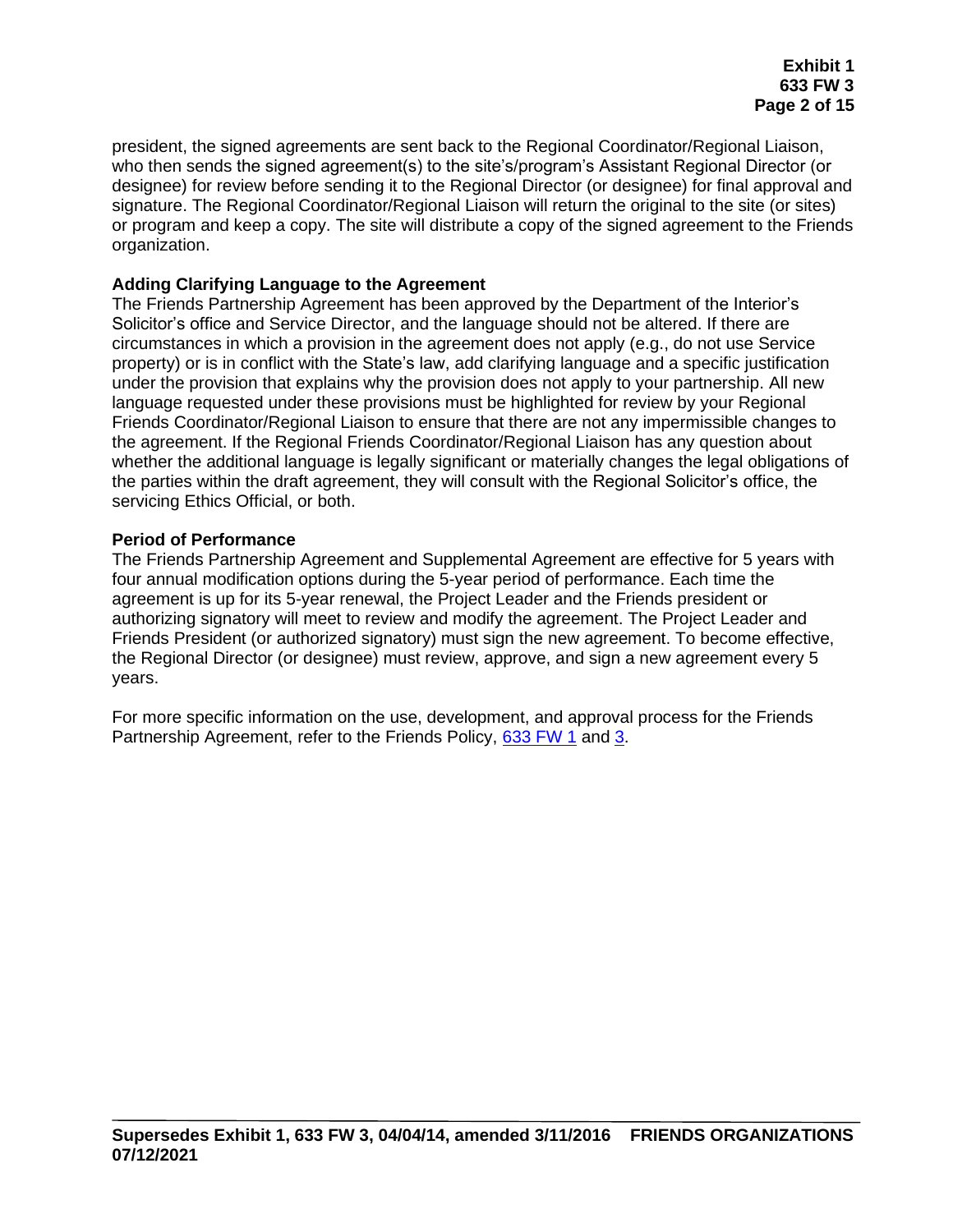### **Friends Partnership Agreement [Exhibit 1]** FRIENDS PARTNERSHIP AGREEMENT between the **[INSERT SERVICE SITE/PROGRAM NAME]** U.S. FISH AND WILDLIFE SERVICE DEPARTMENT OF THE INTERIOR AND **[INSERT THE FRIENDS ORGANIZATION NAME]**

This Friends Partnership Agreement (Agreement) is between the **[INSERT Service site/program name]**, a division of the U.S. Fish & Wildlife Service (Service), an agency of the United States Department of the Interior, and **[INSERT Friends name]** (Friends).

# **I. AUTHORITY**

The Service enters into this Agreement and any subsequent Friends Supplemental Partnership Agreement for Use of Service Property under the authorities of:

- A. The Anadromous Fish Conservation Act (16 U.S.C. 757a-757g), as amended.
- B. The Fish and Wildlife Act of 1956 (16 U.S.C. 741a-742j), as amended.
- C. The Fish and Wildlife Coordination Act of 1934 (16 U.S.C. 661-667e), as amended.
- D. Lobbying with Appropriated Moneys (18 USC 1913)
- E. The National Fish Hatchery System Volunteer Act of 2006 (16 USC 760aa 1-4), as amended.
- F. The National Wildlife Refuge System Administration Act of 1966 (16 U.S.C. 668dd-ee), as amended.
- G. The National Wildlife Refuge System Volunteer and Community Partnership Enhancement Act of 1998 (16 U.S.C. 742(f), as amended.
- H. The Refuge Recreation Act of 1962 (16 U.S.C. 460k k-4), as amended.

# **II. PURPOSE**

The purpose of this Agreement is to facilitate and formalize collaboration between the Service and Friends in support of mutual goals and objectives defined by this Agreement.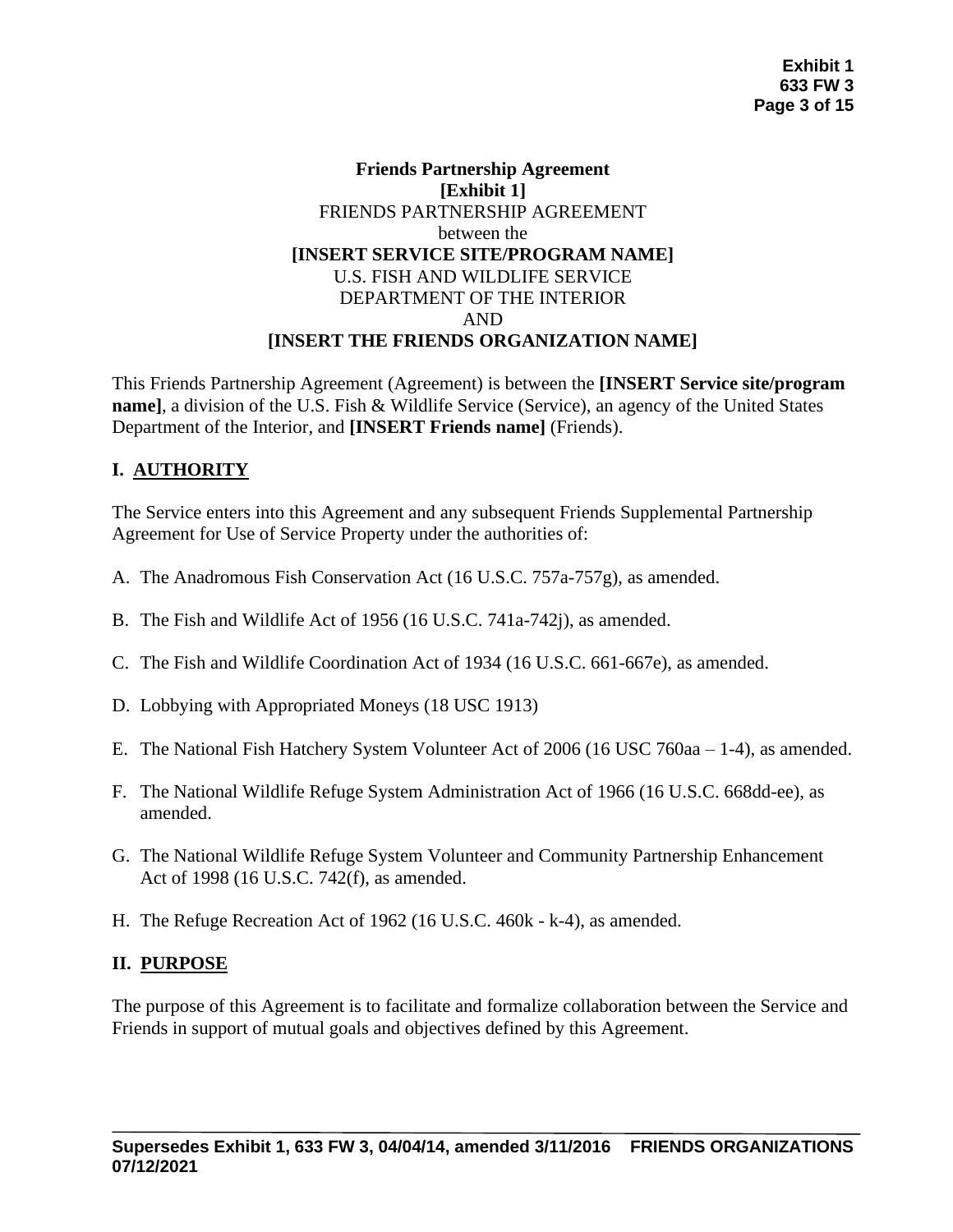### **III. BACKGROUND**

**[The Background section provides the context for the agreement. It states the intent of the parties and is helpful when interpreting the agreement. It generally should not exceed a page and a half.]**

- A. Service Mission: The mission of the U.S. Fish and Wildlife Service is working with others to conserve, protect, and enhance fish, wildlife, and plants and their habitats for the continuing benefit of the American people.
- B. Service Program Mission: The mission of the National Wildlife Refuge System is to administer a national network of lands and waters for the conservation, management, and where appropriate, restoration of the fish, wildlife, and plant resources and their habitats within the United States for the benefit of present and future generations of Americans.**[INSERT mission language for other programs]**
- C. Service Site/Program Description: **[INSERT a brief description of the [INSERT SERVICE SITE/PROGRAM] involved and its mission.]**
- D. Friends Description: **[INSERT a brief description of the Friends organization, e.g., mission, staff and board structure, and physical address of location of operations, etc.].**
- E. Partnership History: **[INSERT a brief description of the history of the relationship between the parties, other facts critical to understanding the agreement, and an explanation of existing or related agreements or relationships that affect the Friends Partnership Agreement].**
- F. Partnership Scope of Work: **[INSERT a brief description of what the parties are trying to accomplish together (scope of work) or the relationship they are establishing].**
- G. Fundraising and Solicitation Description: **[INSERT a description of the complexity of the Friends operations as it relates to fundraising and solicitation].**

The Friends intend to generate revenue to support the activities authorized by this Agreement by conducting the following fundraising and solicitation activities:

**[Add or delete from the list of fundraising and solicitation activities below that Friends intend to pursue or consider, and add a brief description of the context in which it might occur at your site, how much money the activity is anticipated to generate, and how that leads to furthering mutually agreed-upon goals and objectives.]**

- (1) Sale of goods and services
	- a. Nature store sales: [INSERT description]
	- b. Internet sales: [INSERT description]
	- c. Memberships: [INSERT description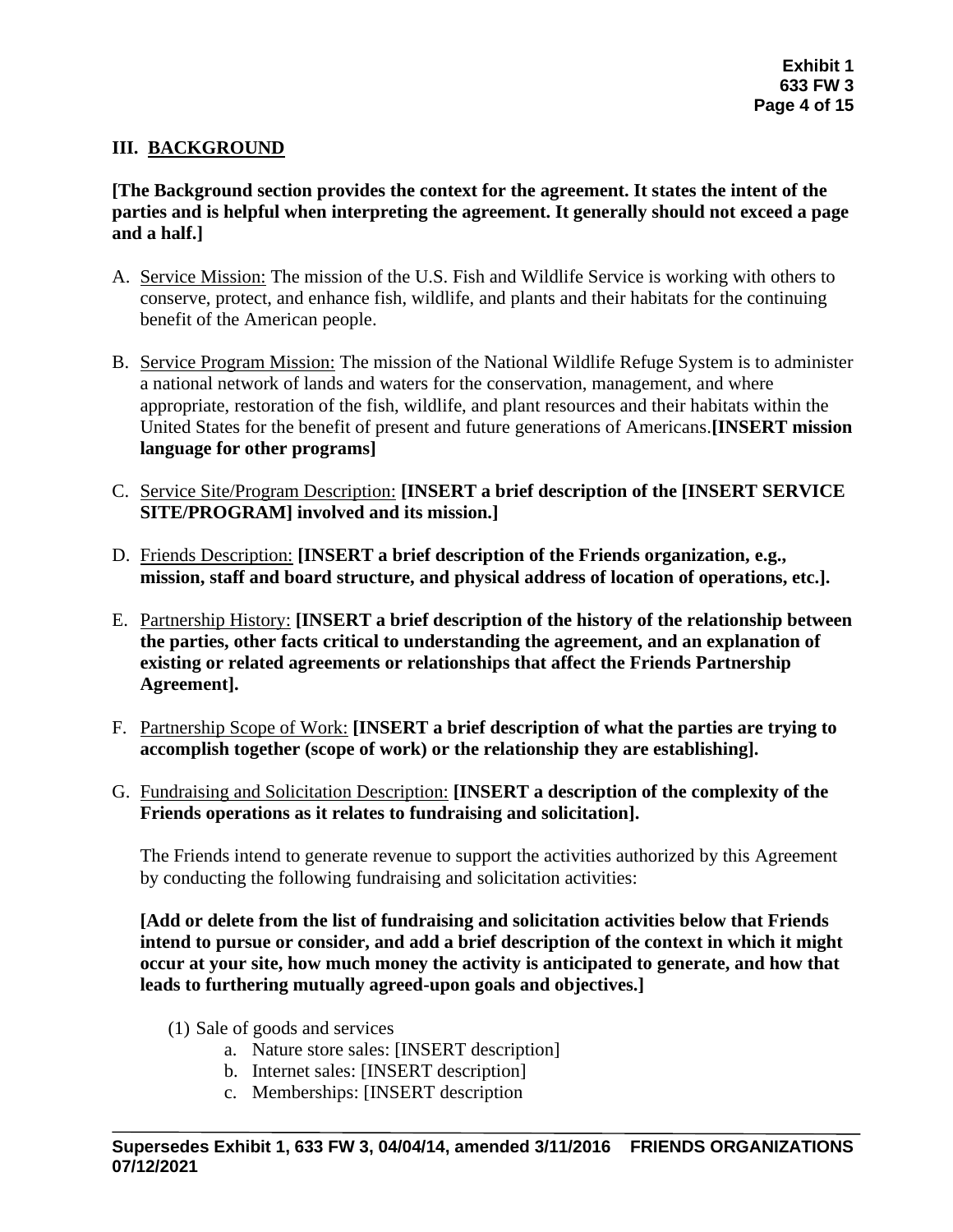- d. Workshops and programs, i.e. photography workshops: [INSERT description]
- (2) Soliciting or acquiring donations of funds and in-kind goods and services

a. Donations from the public and private sector (e.g., donation boxes, foundations): [INSERT description]

b. Bequests by will: [INSERT description]

c. Fundraising events (e.g., benefits, silent auctions): [INSERT description]

d. Fundraising campaigns (e.g., capital campaigns, endowments); [INSERT description]

(3) Applying for grants for project or activities

# **IV. AUTHORIZATION AND TERM OF AGREEMENT**

- A. 5-Year Performance Period: Both parties enter into this Agreement for a period of 5 years beginning on the day following Service ratification, with four annual modification options within the 5-year performance period to update significant changes in the partnership. Both parties expect that the terms in this Agreement will be renewed every 5 years so that they will not expire. The Project Leader must meet annually with the Friends Board of Directors to review and assess the effectiveness of the partnership as it relates to the purpose, goals, objectives, roles, and responsibilities outlined in this Friends Partnership Agreement.
- B. Agreement Renewal: Each time the Agreement is up for its 5-year renewal, the Project Leader and the Friends president or designee will meet to review and modify the Agreement as described above. All agreements must be signed by the Friends President. The Friends Partnership Agreement is pre-approved by the Department of the Interior's Solicitor's office and Service Director. Regional Solicitor review is not required unless the scope of the added language is significant enough to require such a review. The Regional Coordinator/Regional Liaison will determine if additional Regional Solicitor review is necessary. Any revisions to the modified Agreement by the Regional Coordinator/Liaison/Solicitor shall be subject to the mutual review and approval of both parties. To become effective, the Regional Director (or designee) must review, approve, and sign this Agreement.
- C. 501(c)(3) Nonprofit Status: The Friends must have applied for and maintain nonprofit, taxexempt status under Section  $501(c)(3)$  of the Internal Revenue Code and under applicable State and Federal laws. This Agreement and any Supplemental Agreements will automatically terminate if the Friends organization does not maintain its nonprofit status. At least once annually during the period of performance, the Friends must provide evidence of nonprofit, tax-exempt status as an attachment to this Agreement and or a copy of the letter from the Internal Revenue Service (IRS) confirming an application has been filed.
- D. Agreement Termination:
	- (1) Termination: Each party may terminate this Agreement for any reason by giving advance written Notice of Termination. Termination is effective 60 calendar days from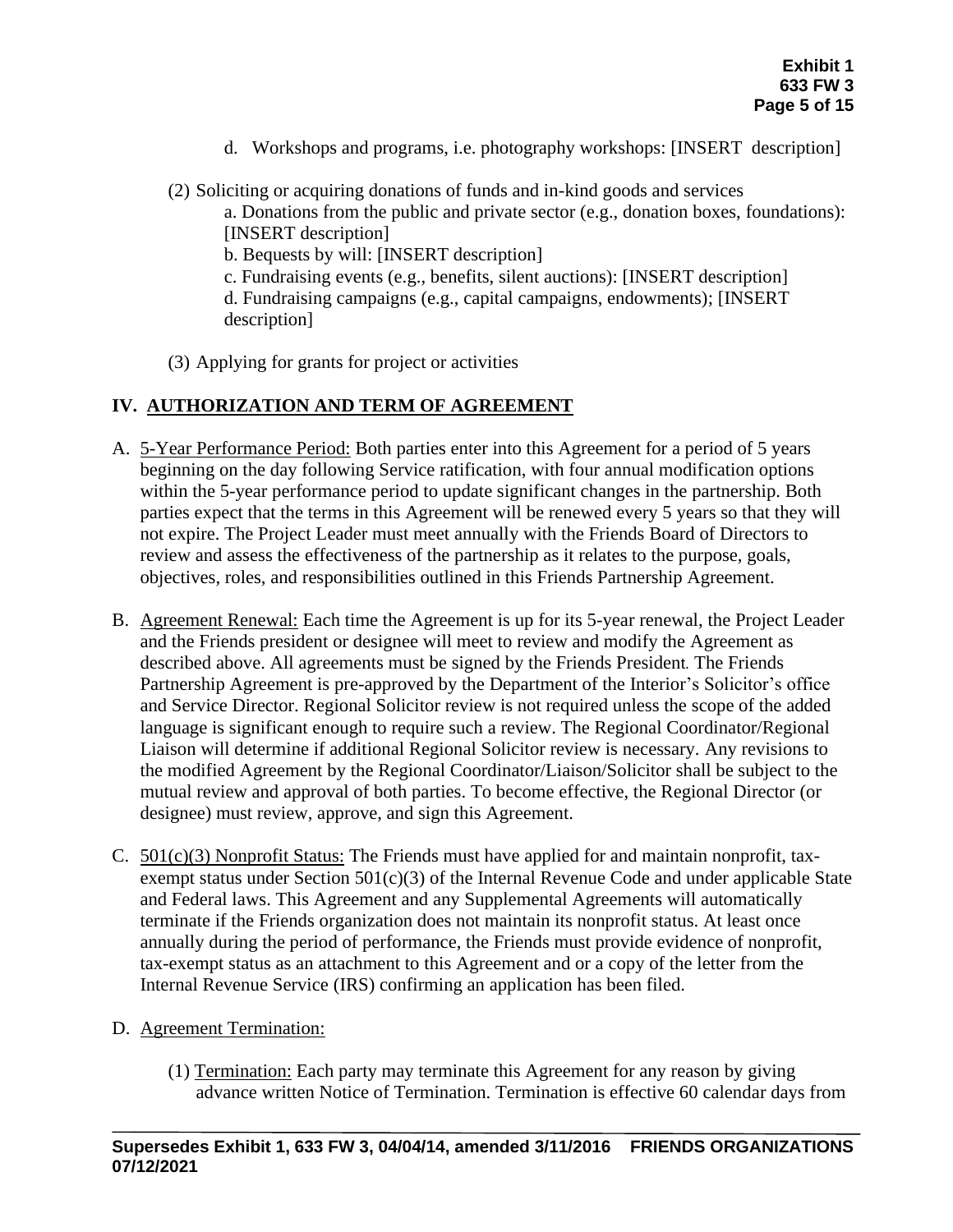the date of receipt of the Notice, or upon the termination date specified in the Notice, whichever is later.

- (2) Termination for Breach: Each party may immediately terminate this Agreement for a material breach of this Agreement by the other party. If a breach occurs, this Agreement terminates upon the breaching party's receipt of a written Notice of Termination for Breach. In each case, the Project Leader and the Friends Board of Directors must first meet to address concerns prior to termination. If either party is unwilling to meet, that fact should be documented prior to terminating the Agreement or any part of it. The non-breaching party may, but is not required to, provide the breaching party with an opportunity to cure the breach by a date specified in a cure letter. If the breach is not cured to the satisfaction of the non-breaching party by the specified date, this Agreement will automatically terminate on that specified date.
- (3) Liability for Costs and Damages: Unless expressly provided for in this Agreement or related agreements, neither party is liable for any costs, damages, or other claims that result directly or indirectly from termination of this Agreement. All other rights and claims of the parties are preserved.
- (4) Disputes and Venue: The parties agree that if there is a dispute between them, the Service and the Friends will promptly use their best efforts to resolve the dispute in an informal fashion through communication and consultation, or other forms of nonbinding alternative dispute resolution that are mutually acceptable to the parties. The parties agree that the venue to begin litigation of any disputes stemming from this Agreement is a Federal court with appropriate jurisdiction.
- (5) Disposition of Assets upon Termination or Expiration of this Agreement or Cessation of Friends Operations: Upon the termination or expiration of this Agreement or cessation of the operations of the Friends organization for any reason, those funds held for Service projects and activities, including all interest and earnings and all in-kind contributions, will be transferred to the Service or to a third-party the Service agrees to and (under such terms and conditions as the Service deems acceptable and consistent with Federal and State law) for use consistent with the purposes for which the donations were made. Nothing in this Agreement shall prevent Friends from satisfying allowable outstanding obligations reasonably incurred in association with this Agreement prior to the termination or expiration of the Agreement, with the funds described herein. Any personal property belonging to the Friends remains property of the Friends. Any Service property or resources held by Friends should be returned to the Service.
- (6) Agreement Suspension: Suspension of this Agreement may occur if in the sole judgment of the Service there is a violation of law or policy or risk to resources or public health and safety. Friends may appeal any such suspension of this Agreement in writing, and the Service shall within 15 days of such an appeal provide a written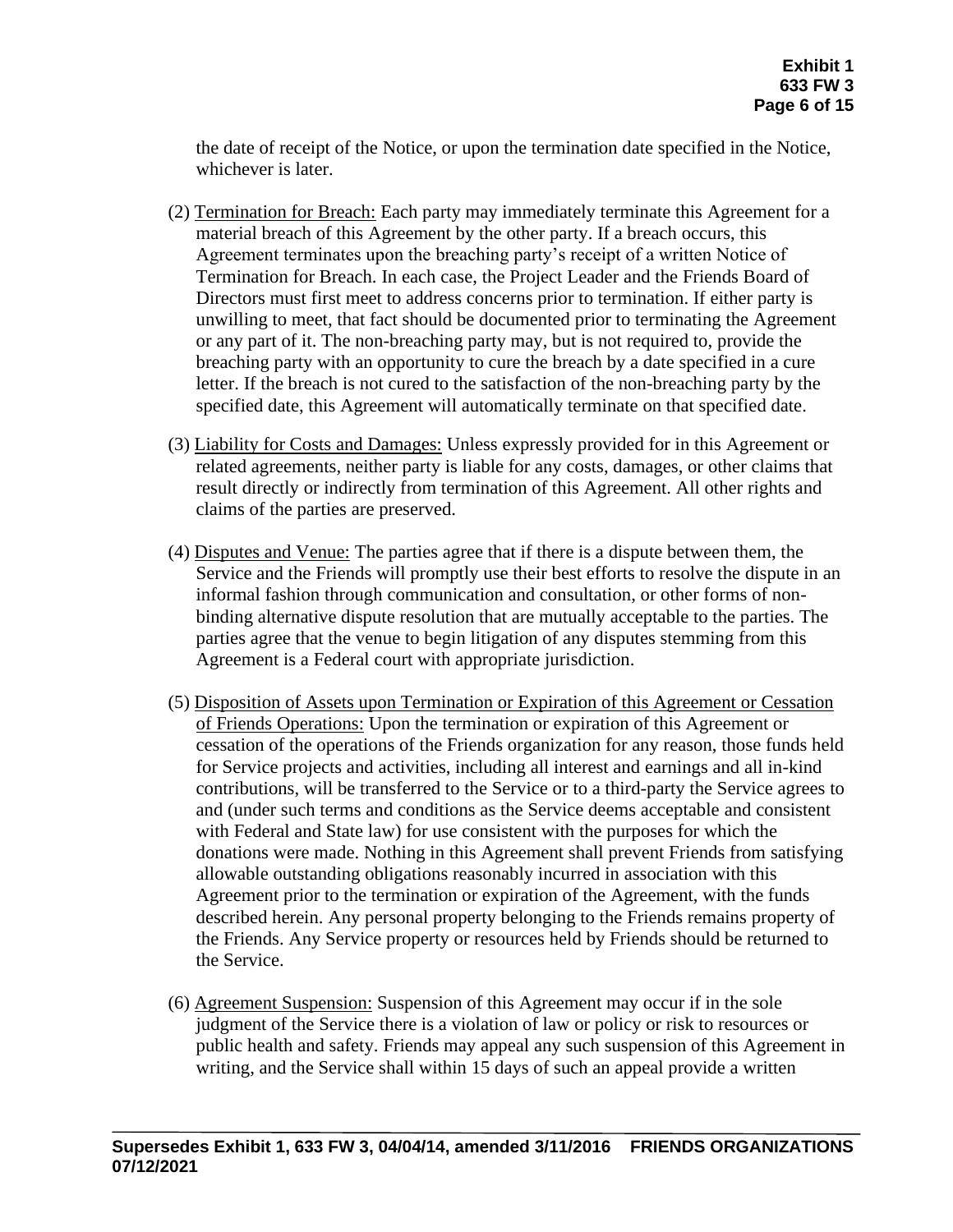justification for the suspension, and state what corrective actions would be necessary to reinstate this Agreement.

## **V. SERVICE AND FRIENDS RESPONSIBILITIES**

### **[This section identifies what each party agrees to do individually, as well as joint understandings regarding implementation and execution of this agreement.]**

- A. Joint Responsibilities of the Service and Friends. Both parties jointly agree to:
	- (1) Work actively and collaboratively to achieve the following specified goals and objectives during the term of this Agreement:

**[INSERT list and describe goals/objectives such as developing, improving, maintaining, and updating biological, maintenance, management, outreach, recreational, interpretive, educational, and other visitor services programs or facilities.]**

- (2) Participate in regular meetings to foster close cooperation on Agreement implementation.
- (3) Communicate on a regular basis to discuss applicable site-related issues and projects and make timely decisions on matters necessary for proper implementation and administration of this Agreement.
- (4) Work in good faith to execute additional agreements, as necessary, to meet the mutual objectives of the parties.
- (5) Work jointly to encourage community engagement in shared stewardship of the Service by the local and national community.
- (6) Meet annually to assess the effectiveness of the partnership as it relates to the purpose, goals, objectives, roles, and responsibilities outlined in this Friends Partnership Agreement to ensure expectations are clear and realistic, and modify this Agreement if there are any significant changes to the scope of the partnership. The meeting should also assess compliance with Service policies and procedures, discuss effectiveness of internal controls, and evaluate accountability for revenues, donations and expenditures.
- (7) Take steps to avoid the appearance that either party represents the views of or directs the management or decision-making process of the other. The Service and the Friends must always maintain an evident and distinct separation between their distinct organizational management activities.
- (8) Work together in good faith to resolve differences.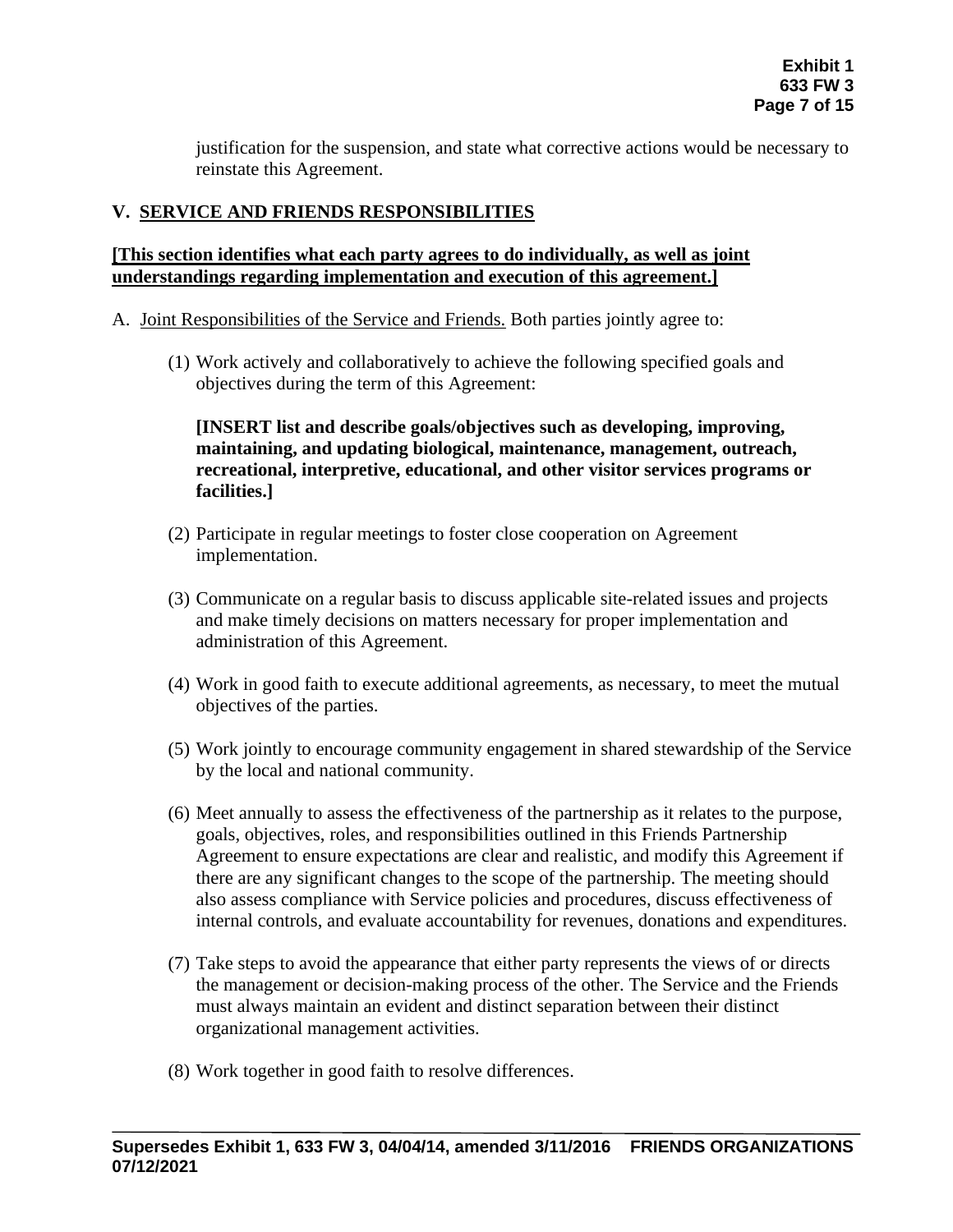- (9) Identify how donations from the Friends to the Service, including money, goods, or services, will be used to improve, maintain, and update the Service site (or sites) or programs for which the donations were intended and are consistent with Departmental (374 DM 6) and Service policies [\(212 FW 8\)](https://www.fws.gov/policy/212fw8.html)
- (10) Review and comply with Service policies for guidance prior to initiating any new fundraising efforts (capital campaigns, endowments, events, etc.) on behalf of the Service that are not already described in Section III.G of this Agreement. A modification to this Agreement is required for all fundraising efforts on behalf of the Service, and certain dollar thresholds may also trigger a separate Fundraising Agreement requirement prior to beginning fundraising (see [212 FW 8\)](https://www.fws.gov/policy/212fw8.html).
- (11) Ensure that Friends fundraising and solicitation activities conducted on Servicemanaged property are described in the Supplemental Agreement, done on behalf of the Service site (or sites) or program with which they are affiliated, and are consistent with the mission, goals, and objectives of the Service.
- (12) Ensure that all net funds collected on Service-managed property through direct solicitation activities by Friends are deposited into the appropriate Service contributed funds account for which the funds were raised (e.g., Gifts, Community Partnership Enhancement donation receipt account) and used exclusively for the benefit of the particular site (or sites) or program for which the funds were generated. This requirement does not apply to donations collected by Friends through indirect solicitations (e.g., donation box), nature store revenue, memberships, or any fundraising activities conducted off Service property (see [633 FW 4](https://www.fws.gov/policy/633fw4.html) and [212 FW 8 Donations,](https://www.fws.gov/policy/212fw8.html)  Fundraising, [and Solicitation\)](https://www.fws.gov/policy/212fw8.html).
- (13) Ensure that Friends fundraising activities that involve games of chance (e.g., raffles for a fee, Bingo, door prizes for a fee) or that are associated with lobbying activities are not conducted on the Service's behalf or on Service-managed property, and do not express or imply involvement or endorsement of the Service.
- B. The Service agrees to:
	- (1) Designate a site/program employee as the Service Liaison with the Friends. The liaison role is to provide the Friends with regular and timely communication of mutually developed programs and projects.
	- (2) Regularly attend Friends meetings and events, as appropriate, as a Service employee, subject to compliance with applicable Federal ethics statutes and regulations, including the Standards of Ethical Conduct for Employees of the Executive Branch and Department of the Interior policies, and invite Friends board members to appropriate Service planning meetings and events.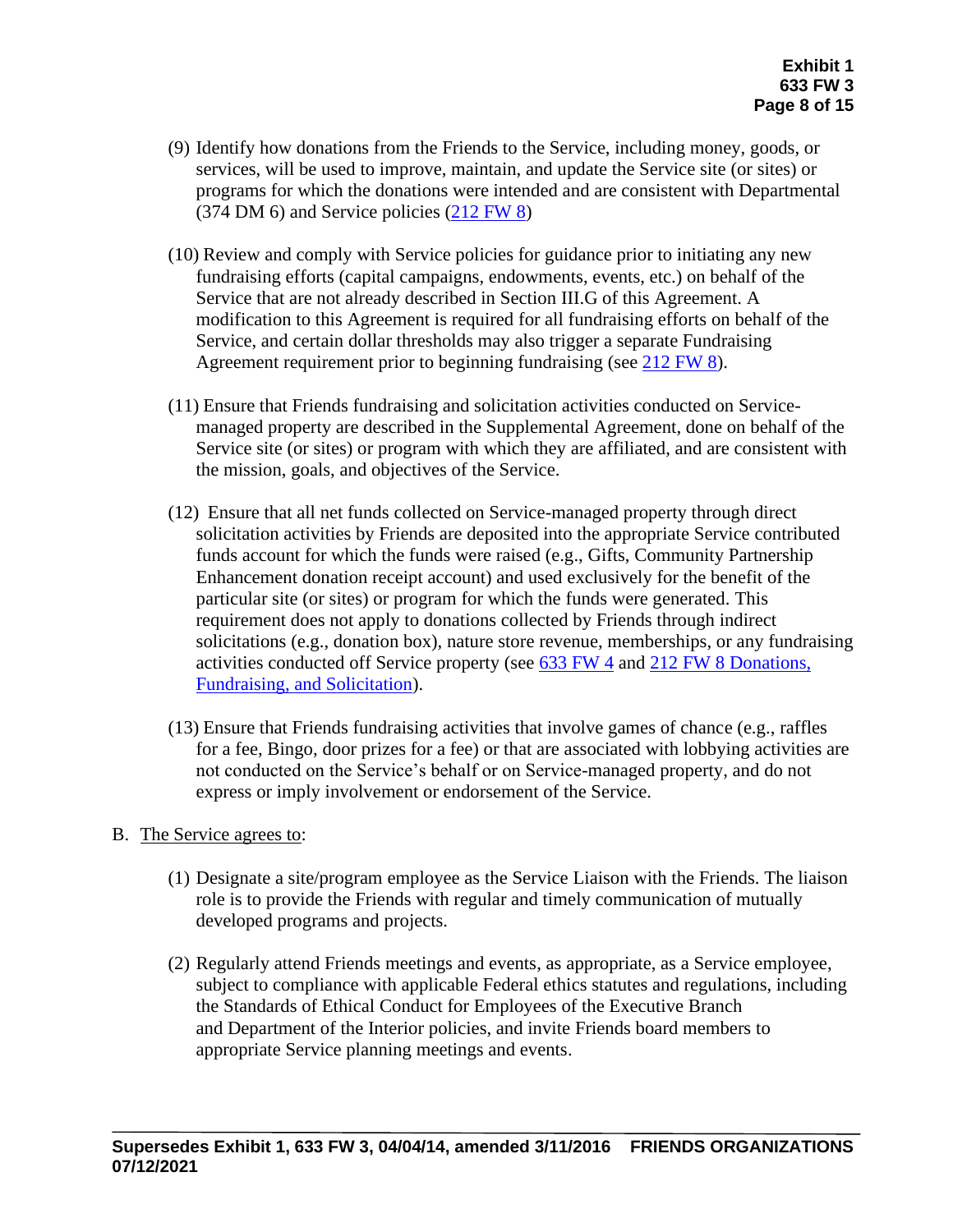- (3) Help identify and provide opportunities for training and skill development for appropriate Service employees and Friends members that will improve the effectiveness of the partnership.
- (4) Provide an annual orientation to the Friends Board of Directors on the Department, Service, divisions and site goals, objectives, scope of operations, and the many programs that play a role at the site/program.
- (5) Identify and follow applicable laws, regulations, and Department and Service policies with which both parties must comply, and provide information to the Friends on laws, regulations, and policies.
- (6) Ensure that the Volunteer Services Agreements (Optional Form (OF) 301A) are properly completed and signed for each Friends member who will be acting as a Service volunteer, and that they accurately describe the work and duties that will be performed at or in support of the Service site/program. Review and update Volunteer Services Agreements annually.
- (7) Publicly recognize the Friends as the official site/program Friends organization.
- (8) Support the independence of the Friends organization's operation and administration by refraining from Service involvement in Friends' organization's management. As such, absent documented Service approval and legal and ethics review, Service employees will not serve on a Friends Board of Directors; dictate operations of a Board of Directors and its employees; complete State and Federal nonprofit requirements, such as writing bylaws and applying for tax exempt status under  $501(c)(3)$  of the Internal Revenue Code; attend board meetings that are focused on the operation and administration of the board and organization; generally administer a nature store; develop organizational documents; execute business transactions and grant applications on behalf of Friends; or maintain Friends websites, newsletters, or social media sites.
- (9) Meet Departmental and Service regulations and policies for receiving and managing donations of funding, goods, services, real property, and other items. Verify quarterly reviews and annual reporting are completed. Annually report to Friends on the status of projects funded through Contributed Funds accounts.
- (10) Provide Friends with Service volunteer uniform components while working on behalf of the Service, and ensure that Friends are providing their members and employees with readily identifiable insignia of the Friends organization while working on behalf of the Friends organization on Service property.
- (11) Engage with the Friends organization in compliance with applicable Federal ethics laws and regulations, including the Standards of Ethical Conduct for Executive Branch Employees and Departmental and the Service policies, and consult with ethics officials in the servicing Departmental Ethics Office (DEO) for ethics guidance as appropriate.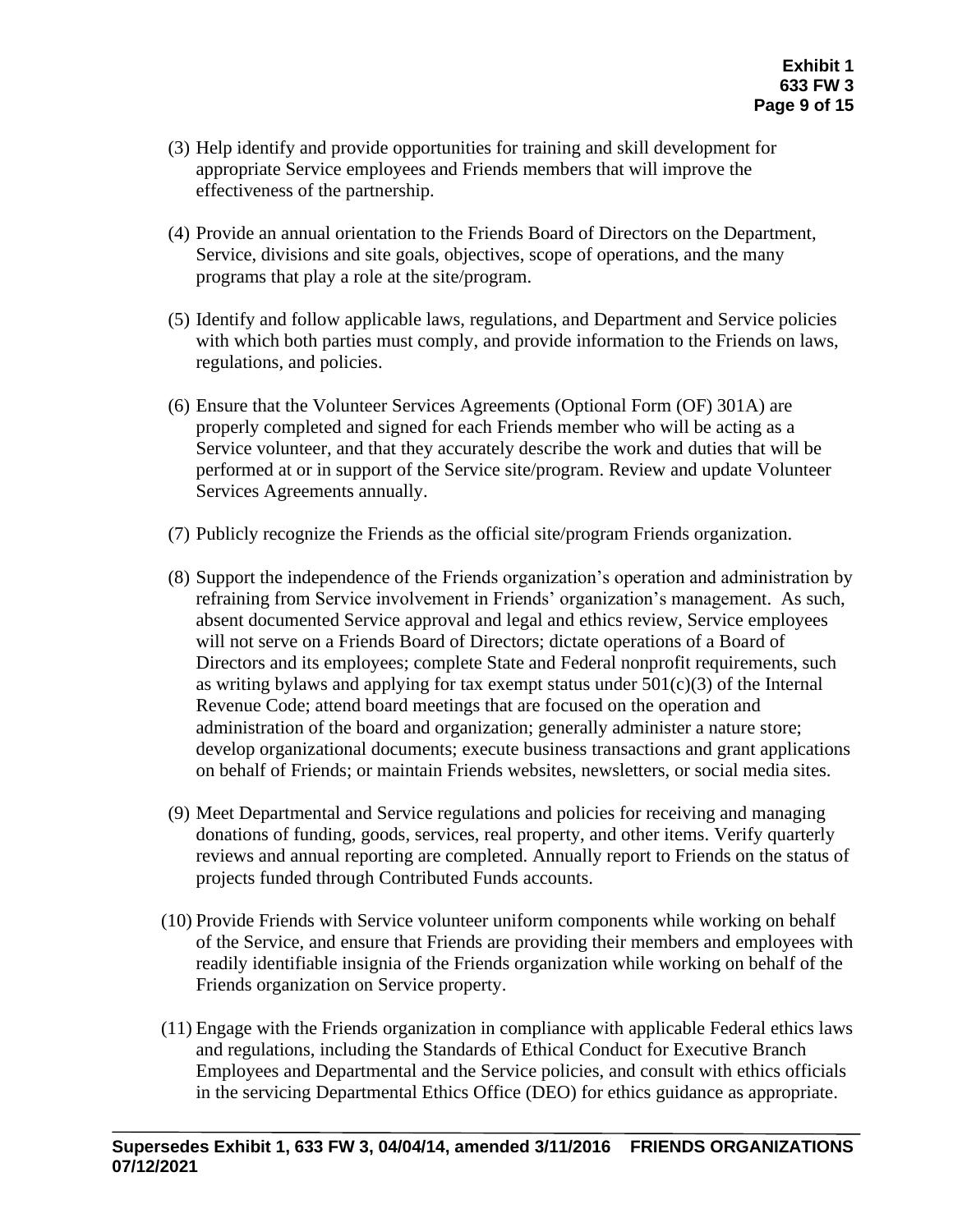### C. The Friends agree to:

- (1) Maintain active tax-exempt status under Section  $501(c)(3)$  of the Internal Revenue Code and ensure that its articles of incorporation and bylaws comply with the requirements of the State in which it is incorporated.
- (2) Act as a volunteer-based organization with the mission of supporting a Service site (or sites) or program that may solicit funds or in-kind donations for the primary purpose to help advance the mission, purpose, and goals of that particular Service site (or sites) or program.
- (3) Conduct its fiscal operations in accordance with applicable State and Federal laws, and, when applicable, "Generally Accepted Accounting Principles" published by the Financial Accounting Standards Board.
- (4) Consider the need for obtaining a periodic evaluation of financial records (e.g., compilation, review, audit) by an independent accounting firm or someone with an accounting background, such as a Certified Public Accountant.
- (5) Identify a Friends Liaison, typically the president or other board member, to facilitate regular and timely communication with the Project Leader or Service Liaison about mutually developed programs and projects.
- (6) Ensure that Friends members and their staff, while working on behalf of the Friends organization, do not act in any way that leads to the public perception that they are Service employees or volunteers. Friends members should wear an easily observable and readily identifiable insignia of the Friends organization while working on behalf of the Friends or a Service volunteer uniform while working on behalf of the Service.
- (7) Avoid express or implied Service endorsement for a particular business, brand, product, service, enterprise, or nonprofit organization or state, imply, or attribute any partisan political activity to the Service or Service employees, including distribution of material directed at the success or failure of any political party, candidate for partisan political office, or any partisan political group.
- (8) Provide timely notification and invitation of appropriate meetings to the Project Leader and Service Liaison.
- (9) Ensure compliance with Service policies, procedures, and standards regarding the use of Service logos and program sub-logos and avoid the creation and use of anything that is confusingly similar.
- (10) Work with local Service staff regarding the display of Friends-created and printed materials, and outreach and interpretive displays on Service property.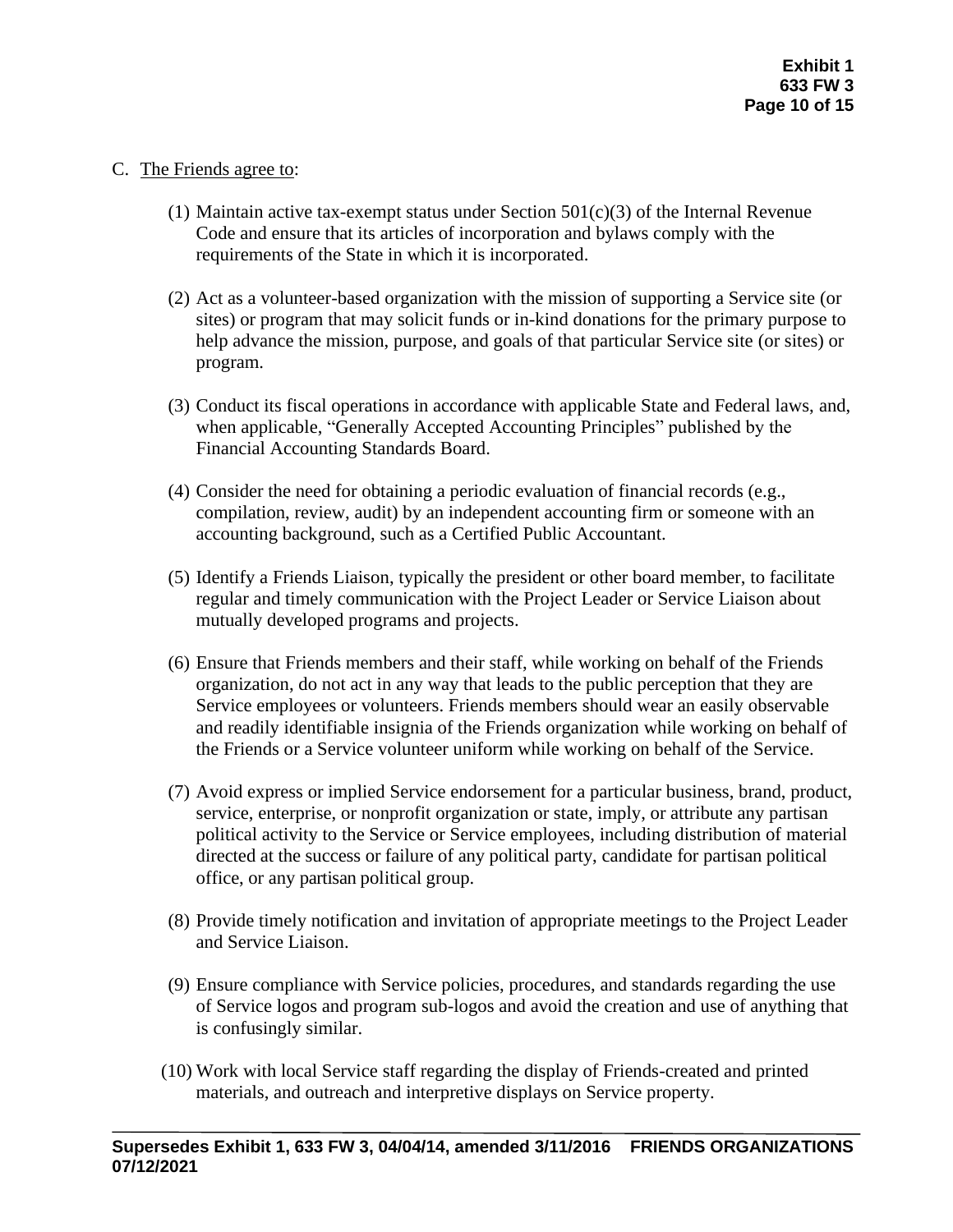- (11) Cooperate with the Service's Regional Director, designee, or Project Leader in sharing information on the Friends organization's records as it relates to the activities conducted under this Agreement. This cooperation shall include reviewing key information quarterly and providing an annual report which must include, annual total expenditures and revenues, and current number of members (if applicable). Annual reporting will also include descriptions of how expenditures donated to the Service benefitted the Service. Section  $501(c)(3)$  of the Internal Revenue Code describes compliance requirements on recordkeeping, reporting, and disclosure to the public upon request.
- (12) Not use any Service-appropriated funds (including property, utilities, services, or supplies) to lobby; attempt to influence Congress or any official of the government; favor or oppose any legislation, law, or appropriations; raise funds through games of chance; or conduct fundraising that is not in direct support of the Service site in which this Agreement is held.
- (13) Cooperate in Service efforts to comply with Departmental and Service policies, procedures, and standards regarding ethics laws and regulations, and provide information to Service employees regarding Friends meetings, events, and activities to assist them in complying with ethics laws and regulations, including the Standards of Ethical Conduct for Executive Branch Employees.
- (14) To the extent Friends commit to this Agreement or any related agreement, to raise funds for a particular project to benefit the Service (e.g., new facility), the Friends agree that it will not lobby for or otherwise seek appropriated funds from Congress for that project.
- (15) A separate Fundraising Agreement is required if the Friends organization leads a specific fundraising effort on our behalf with the intent of raising more than \$25,000. (Subject to change and according to 212 FW 8, [Donations, Fundraising, and](https://www.fws.gov/policy/212fw8.html)  [Solicitation\)](https://www.fws.gov/policy/212fw8.html).

# **VI. SUPPLEMENTAL AGREEMENT**

Use of Service Property: The Service and the Friends further agree that, by inclusion of a Supplemental Agreement (see attached) at the time of ratification, the Service and Friends will cooperate in the use of Service-managed property to support the mutual goals and objectives defined by this Agreement.

# **VII. LIABILITY AND INDEMNIFICATION**

A. Friends must indemnify, save, and hold harmless the Department of the Interior, the Service, and its agents and employees from and against any and all liabilities, obligations, losses, damages, judgments, claims, actions, suits, penalties, fines, costs, and expenses (including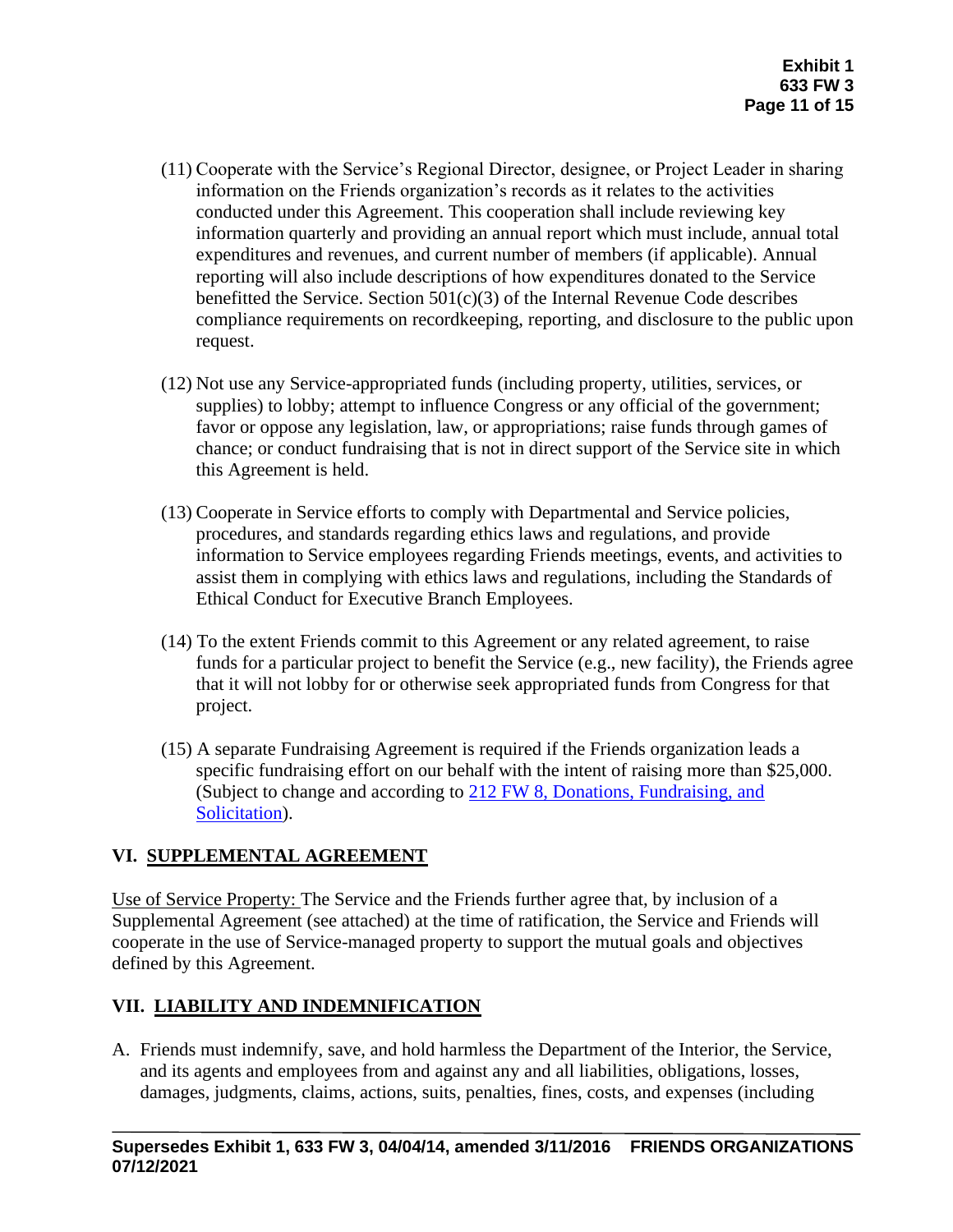reasonable attorneys' fees and experts' fees) of any kind and nature arising out of acts or omissions of the Friends, its employees, agents, and contractors (including any contractors' subcontractors). This includes injury to people (including injury resulting in death) and damage to property in connection with activities under this Agreement.

- B. Friends must promptly pay the Service the full value of all damages to the lands or other property of the Service caused by Friends, its employees, agents, representatives, or contractors (including any contractors' subcontractors) or, as agreed to by the parties, must work to repair or replace the damaged lands or property.
- C. Friends will cooperate with the Service in the investigation of any claim that may be filed with the Service because of the activities of the Friends, its employees, agents, representatives, or contractors (including any contractors' subcontractors).
- D. The Service shall be liable for any acts or omissions of its employees and/or agents, as permitted under the Federal Tort Claims Act.

# **VIII. INSURANCE**

- A. Friends activities performed both on and off Service property may require general liability, Board of Directors and Officers, event, personal property, or other insurance.
- B. The Friends should periodically consult with a qualified professional to determine insurance needs that are consistent with best practices in the nonprofit industry. However, where the Service's Project Leader grants a Friends organization permission to conduct certain specialized activities on behalf of the Service and the activity is hosted or co-hosted by the Friends, the Project Leader may require that the Friends acquire appropriate insurance that is acceptable to the Service before hosting the activity.
- C. Where Friends have acquired insurance, the Department of the Interior and the Service must be listed as additional insured entities (Department of the Interior, U.S. Fish and Wildlife Service, 1849 C St NW, Washington, D.C. 20240). The insurance policy or policies must specify that the insurer has no recourse against the Department of the Interior and the Service for claim expenses, payments of any premiums, or deductibles due. The Service will not be responsible for any omissions or inadequacies of insurance coverage and amounts if the insurance purchased by the Friends is inadequate or otherwise insufficient.

The Friends currently hold the following insurance policies:

## **[INSERT List type of insurance policies held, briefly describe coverage, and attach copies of policies.]**

D. The Service reserves the right to file insurance claims on its own behalf or to require the transfer of insurance proceeds from Friends to the Service where, in the Service's judgment, the Service will have to pay to fix the problem for which the claim is paid.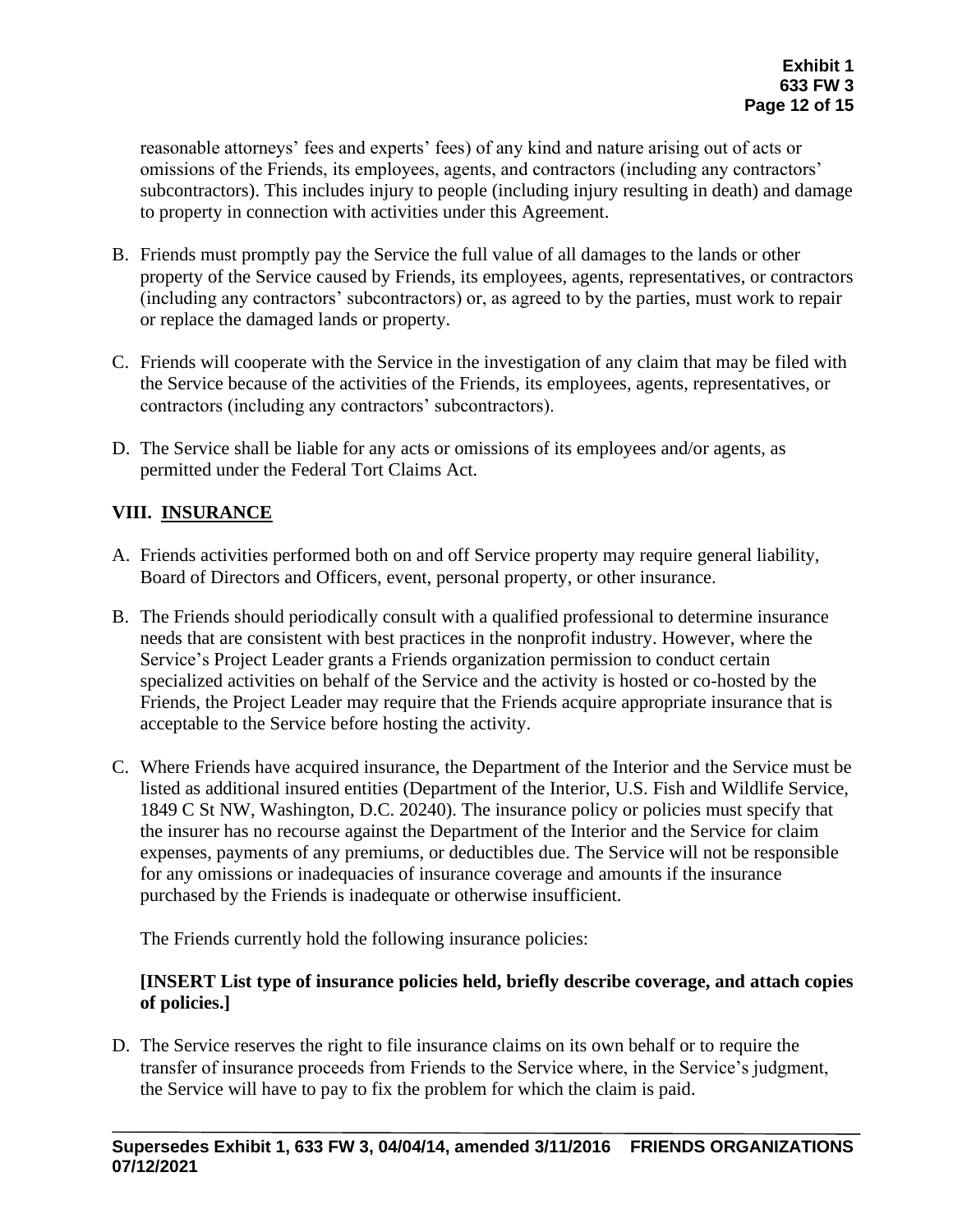E. While performing work on behalf of the Service under an approved Volunteer Services Agreement (Optional Form (OF) 301A), only individual volunteers, not the nonprofit organization, are provided protection for tort claims under the Federal Tort Claims Act and injuries under the Federal Employees Compensation Act.

# **IX. ASSIGNMENT**

- A. Assignment Binding Effect: Neither party may assign any of its rights or obligations under this Agreement without the prior written consent of the other party. This Agreement is binding upon the parties who entered into it and their respective successors and permitted assigns. The parties waive the defense of lack of consideration.
- B. Waiver: No waiver of any provision of this Agreement is effective unless made in writing and signed by the waiving party. No waiver of any provision of this Agreement constitutes a waiver of any prior, concurrent, or subsequent breach of the same or any other provisions of this Agreement.
- C. No Third-Party Beneficiaries: Unless expressly stated in this Agreement, nothing in it is intended to grant any legally enforceable rights or provide any benefits to a third party.

## **X. MISCELLANEOUS**

- A. Service Rules Govern: The rights and benefits conferred in this Agreement and other Supplemental Agreements are subject to the laws, regulations, and rules that govern the Service and its employees. The mention of specific restrictions, conditions, and stipulations in this Agreement and any Supplemental Agreements do not in any way impair the general powers of supervision, regulation, and control by the Service.
- B. U.S. Fish and Wildlife Service Appropriations: Under 31 U.S.C. 1341, nothing contained in this Agreement may be construed to obligate the Service, the Department of the Interior, or the United States of America to any current or future expenditure of funds in advance of the availability of appropriations from Congress and their administrative allocation for the purposes of this Agreement, nor does this Agreement obligate the Service, the Department of the Interior, or the United States of America to spend funds on any particular project of purpose, even if funds are available.
- C. Confidentiality Clause: The Service will make every legally permitted effort to maintain the confidentiality of information the Friends share with the Service, which is either the type of personal information protected under the Privacy Act of 1974, as amended, or constitutes confidential business information of the type the organization would not normally make available to the public.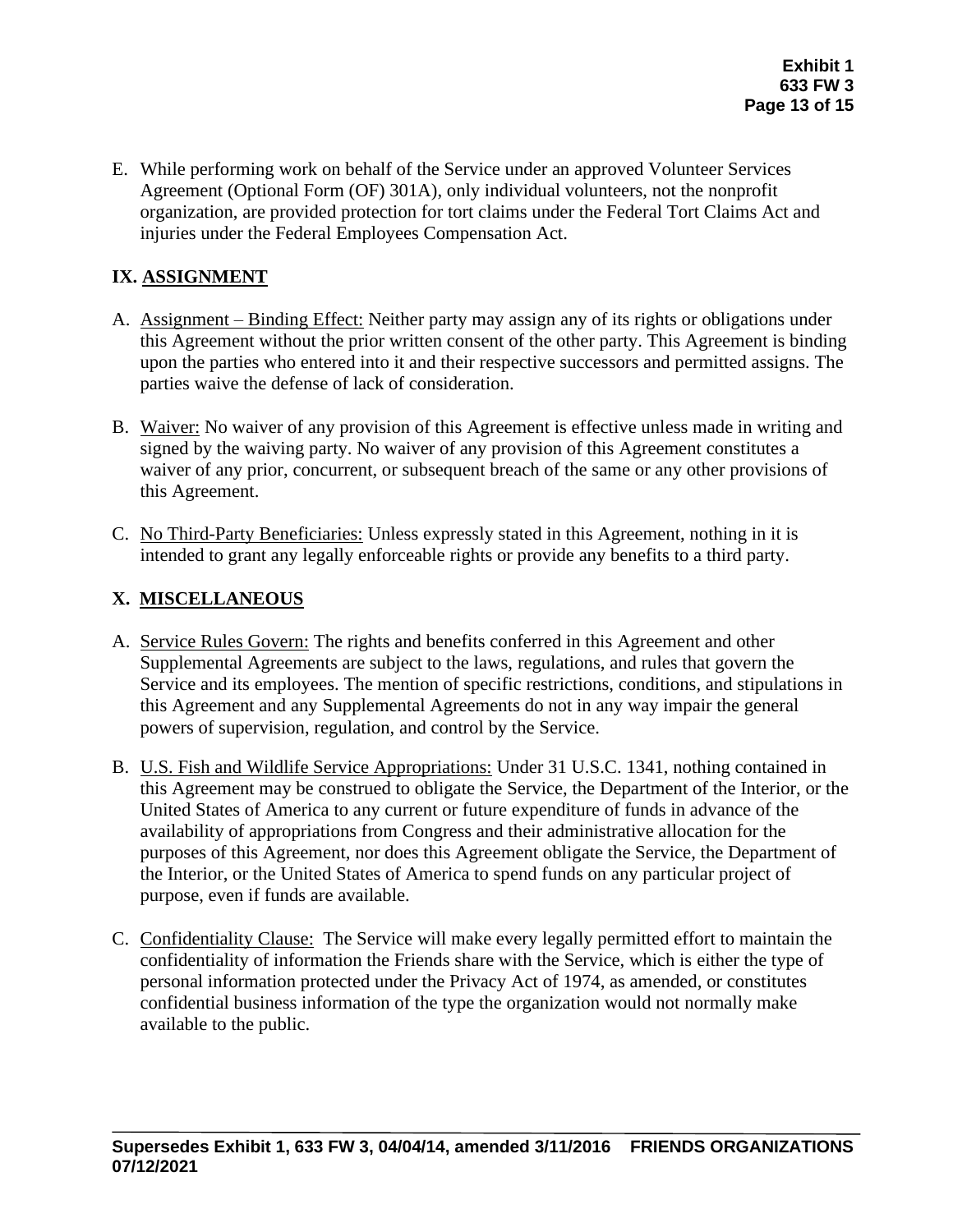### **XI. AGREEMENT OFFICERS**

Officer for the U.S. Fish & Wildlife Service, **[INSERT SITE/PROGRAM NAME]**: **[INSERT OFFICIAL REPRESENTATIVE] [NAME], [TITLE] [SERVICE SITE/PROGRAM NAME] [STREET ADDRESS] [CITY, STATE ZIP] [PHONE] [EMAIL]** 

Officer for **[INSERT FRIENDS ORGANIZATION NAME]**: **[INSERT OFFICIAL REPRESENTATIVE] [NAME], [TITLE] [SERVICE SITE/PROGRAM NAME] [STREET ADDRESS] [CITY, STATE ZIP] [PHONE] [EMAIL]** 

The parties below have caused this Agreement to be executed by their respective duly authorized representatives.

Sign: \_\_\_ Date: \_\_\_\_\_\_\_\_\_\_\_\_\_\_\_\_\_\_

Sign: \_\_\_ Date: \_\_\_\_\_\_\_\_\_\_\_\_\_\_\_\_\_\_

Project Leader/Refuge Manager **[INSERT Service Site/Program]** U.S. Fish and Wildlife Service

U.S. Fish and Wildlife Service

Regional Director **[or INSERT designee]**

Sign: \_\_\_ Date: \_\_\_\_\_\_\_\_\_\_\_\_\_\_\_\_\_\_

President **[INSERT Friends organization name]**